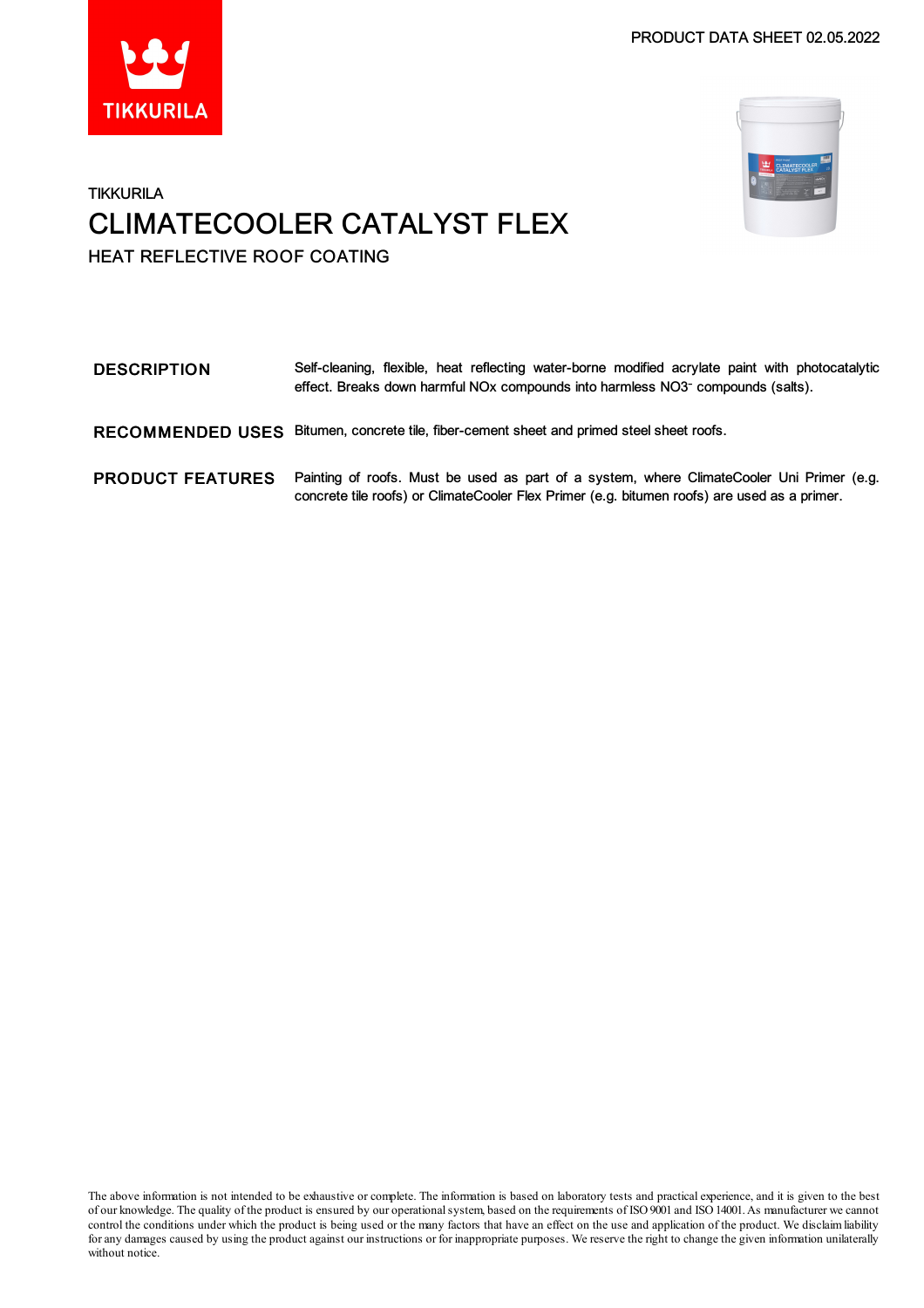

# CLIMATECOOLER CATALYST FLEX

| <b>TECHNICAL DATA</b>     |                                                                                                                                                                                                                            |
|---------------------------|----------------------------------------------------------------------------------------------------------------------------------------------------------------------------------------------------------------------------|
| <b>Colour Shades</b>      | White.                                                                                                                                                                                                                     |
| <b>Gloss</b>              | Matt (5/RT classification).                                                                                                                                                                                                |
| Coverage                  | $3-4$ m <sup>2</sup> /l.                                                                                                                                                                                                   |
| Can sizes                 | 201                                                                                                                                                                                                                        |
| <b>Thinner</b>            | Water                                                                                                                                                                                                                      |
| <b>Application method</b> | Brush, roller or spray (airless). High pressure spray nozzle 0,019" - 0,021" (nominal<br>angle 40°- 50°).                                                                                                                  |
| <b>Drying time</b>        | Withstands rain and dew 1-2 hours after application. Drying will be slower with higher<br>relative humidity of the air and at lower temperatures. A second coat can be applied<br>earliest 3-4 hours after the first coat. |
| Density (kg/l)            | approx. 1.4 kg/l, ISO 2811.                                                                                                                                                                                                |
| <b>Weather resistance</b> | Good also in industrial and marine climate.                                                                                                                                                                                |
| Volume solids (%)         | 42                                                                                                                                                                                                                         |
| <b>Special feature</b>    | The reflection ability for sun rays: Reflects at the most 80% of the sun rays.                                                                                                                                             |
| <b>VOC</b>                | (cat A/i) 140g/l (2010)<br>ClimateCooler Catalyst contains VOC max. 140g/l                                                                                                                                                 |
| <b>Storage</b>            | Protect from frost.                                                                                                                                                                                                        |
|                           |                                                                                                                                                                                                                            |
|                           |                                                                                                                                                                                                                            |
|                           |                                                                                                                                                                                                                            |
|                           |                                                                                                                                                                                                                            |
|                           |                                                                                                                                                                                                                            |
|                           |                                                                                                                                                                                                                            |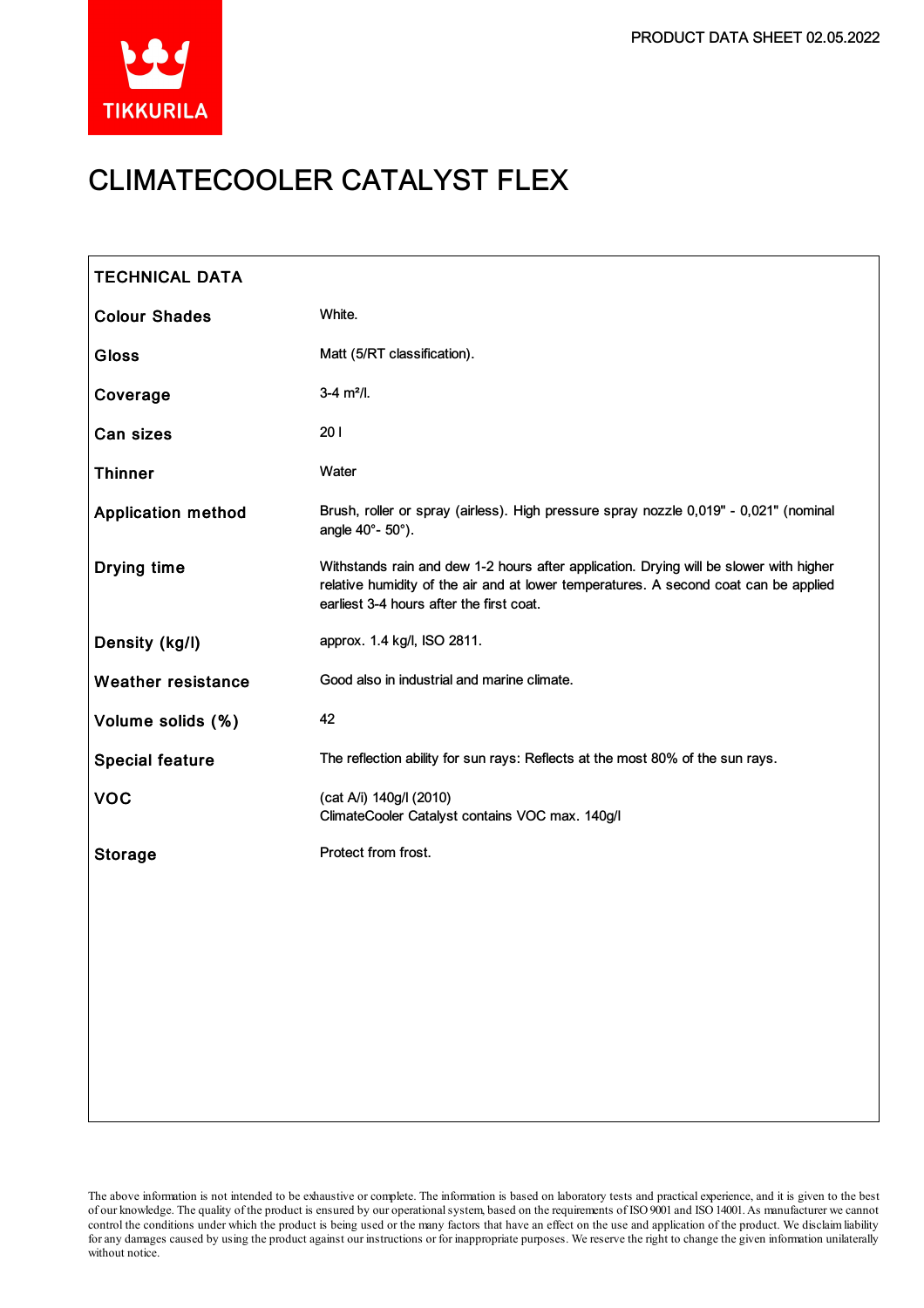

## CLIMATECOOLER CATALYST FLEX

### APPLICATION INSTRUCTIONS

#### Application conditions

The surface to be painted must be solid and dry, air temperature at least +8 C and relative humidity of the air below 80 %. Schedule the painting work so that the paint film will be dry before the evening dew. Do not paint under the risk of rain.

#### Surface preparation

Clean the surfaces from dirt, dust, moss and lichen. Use high pressure washer, avoiding damaging the substrate and structures. Apply ClimateCooler Cleaner solution according to instructions if needed.

When handling a surface containing asbestos, the decision of the Council of State respecting work with asbestos No. 1380 of 1994 must be followed along with related decrees 318/2006 and 863/2010.

#### Priming

Use ClimateCooler Uni Primer on top of concrete roof tiles, fiber cement sheets or primed steelsheet.

#### Undercoating

Nox Compounds Decomposing Roof Coating

#### Top coating

Mix the paint carefully before use.

Apply one or two coats of ClimateCooler Catalyst, total wet film thickness 200-225 µm.

Note!

Check the condition of the roof and the roof structures before starting the work.

The product contains film protecting agents, therefore rainwater flowing from the roof is not recommended to be used for watering plants or washing during the first year from painting.

The product is not suitable for clay tile roofing.

#### Cleaning of tools

Clean tools with water. Tikkurila Pensselipesu Tool Cleaner is recommended to remove slightly hardened paint.

#### Maintenance instructions

Handle the painted surface with care as the product achieves its final hardness and durability in normal conditions in about four weeks. The surface achieves its final hardness and durability within approx. 4 weeks.

Earliest after 1 month from application the surface can be cleaned with ClimateCooler Cleaner (mixing ratio 1 part of cleaner in 50 parts of water).

#### Maintenance treatment

Surfaces painted with ClimateCooler Catalyst can be maintenance painted with the same system.

#### Environmental protection and waste disposal

Avoid spillage into drains, water systems and soil. Destroy liquid waste according to the local regulations for hazardous waste. Recycle empty, dry cans or dispose them of in accordance with local regulations.